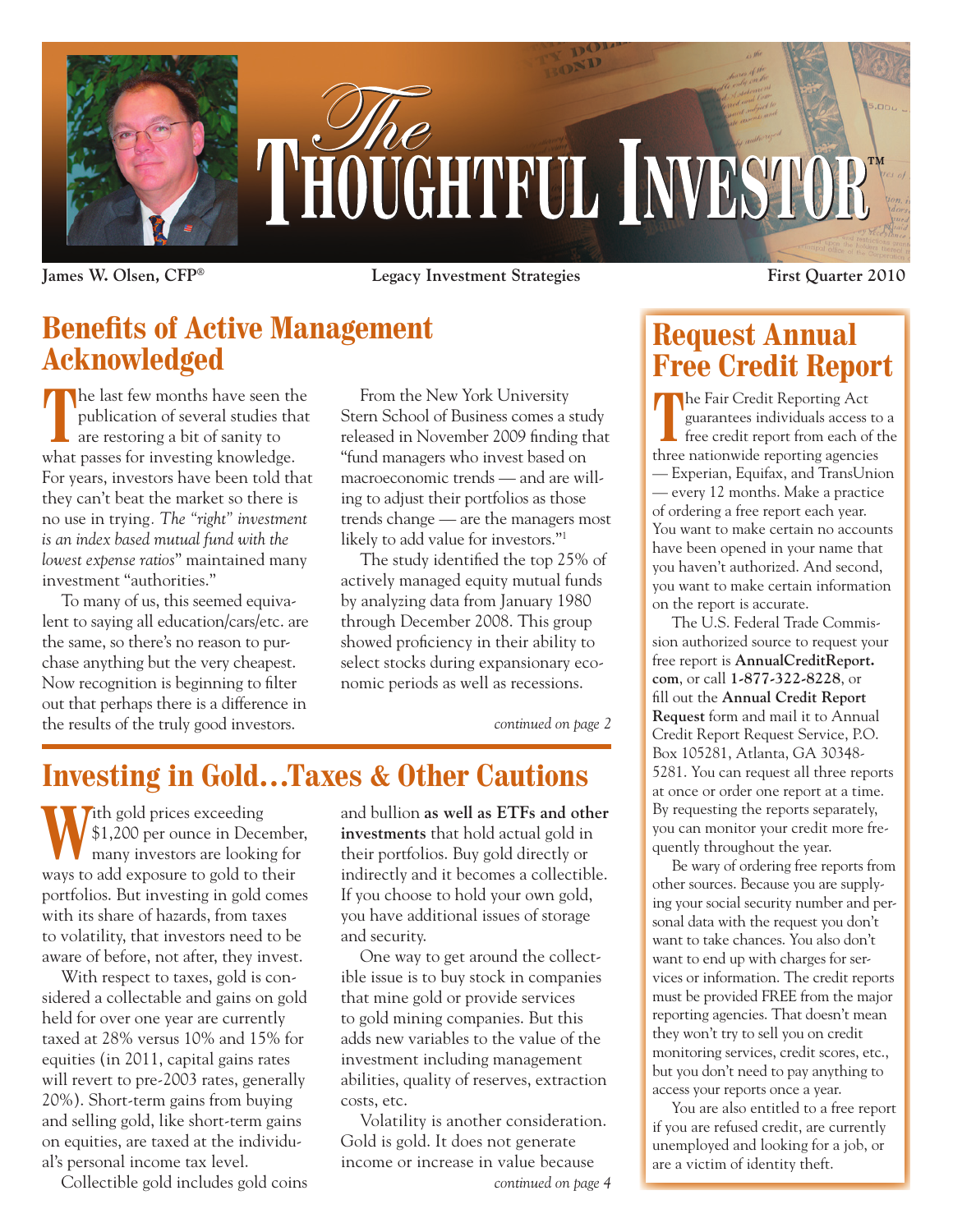# **Weigh Your Retirement Options and Plan**

ne casualty of the recent bear markets has been many people's faith in their ability to retire. Retirement plans based on what once seemed a reasonable 10% annual rate of appreciation have instead seen 10 years of minimal, if any, real appreciation in their equity investments. The question now is what should you do with respect to planning for retirement?

### **The first step is simply to spend less and save as much as you can.**

If the market experiences an average return of 5.5% (which looks quite rosy at this point), building a nest egg of \$1 million will take either hefty investments now, or a longer period until retirement. Each year you delay saving, the more you will need to set aside.

| Years to<br>Fund | <b>Planned Payment</b><br>(Per Year) | Total<br>Payments | Total Earnings @<br>$5.5\%$ | <b>Accumulated Value</b> |
|------------------|--------------------------------------|-------------------|-----------------------------|--------------------------|
| ל                | \$169,835.48                         | \$849,177.42      | \$150,822.58                | \$1 million              |
| 10               | \$73,618.74                          | \$736,187.38      | \$263,812.62                | \$1 million              |
| 15               | \$42,299.14                          | \$634,487.17      | \$365,512.83                | \$1 million              |
| 20               | \$27,184.20                          | \$543,683.98      | \$456,316.02                | \$1 million              |
| 25               | \$18,530.19                          | \$463,254.81      | \$536,745.19                | \$1 million              |
| 30               | \$13,085.68                          | \$392,570.32      | \$607,429.68                | \$1 million              |
| 35               | \$9,454.91                           | \$330,921.74      | \$669,078.26                | \$1 million              |
| 40               | \$6,938.71                           | \$277,548.56      | \$722,451.44                | \$1 million              |

*Source: www.72.net/CostOfWaiting*

### **Benefits of Active Management** *continued from page 1*

D. Bruce Johnsen, a professor of law at George Mason University in Arlington, Va., has published a recent study, *Myths About Mutual Fund Fees: Economic Insights on Jones v. Harris* in which he concludes: "Lower advisory fees don't necessarily benefit investors." What matters is not how much the fees are, but how the fund performs.2

A study conducted by Robert Isbitts, chief investment officer with Emerald Asset Advisors, of 34 categories of mutual funds found that the ten best performers were also among the most expensive. The results of the study are summarized as follows:

1. Of the 34 mutual fund categories studied, the 10 that produced the highest 10-year alpha had an average expense ratio rank of 28, placing them among the most expensive.

- 2. The top 10 alpha rankings (alpha is a measurement of the value added by the manager beyond the gains of the market) were dominated by small and midcap fund categories. These managers in general were able to maneuver better than their large-cap competitors, who could not distinguish themselves from investing in an index.
- 3. World allocation funds ranked eighth in alpha (and 29th in cost). This is likely due to a combination of manager skill in this area and the long slide in the U.S. dollar, which has lifted non-U.S. investments.
- 4. The long-short category of mutual funds ranked seventh in alpha, despite being the highest-cost fund group by a wide margin.3

"If you want skill, don't be afraid to pay for it," concludes Isbitts.

### **Remember that risk is very real when you invest your savings.**

Before working with a financial adviser or money manager, ask what they will do to protect your savings in the event of another market downturn, because there will be one. If they don't have a plan that you can buy into, don't invest.

#### **Consider alternative retirement goals.**

- Work longer, which will increase your Social Security payments and give your retirement investments more time to grow. IRS regulations allow participants in a 401(k) and other workplace retirement plans to delay their required minimum distributions well beyond 70.5 as long as they continue to work.
- Phase in your retirement. Gradually reduce your work hours until you can afford to fully retire.
- Plan to work part-time in retirement. But be careful because this will impact the amount you receive from Social Security if you opt for early retirement.

#### **Hit reset on your lifestyle.**

A smaller house, renting a vacation home instead of owning, cutting back on club memberships… these are all ways to free up funds that you can use for retirement. Look for ways to minimize monthly expenses such as property maintenance, loan payments etc. Even when expenses seem small individually, added together they become real money. If you are assisting younger members of your family with their expenses, this may be the time to cut the strings.

Retirement is not beyond your reach. In fact, it may be much more feasible than you think. The important thing is to not wait until the last minute to start planning. The earlier you put a plan in place the greater your chances of succeeding. For help with achieving your retirement goals, let's talk.

<sup>[1] &</sup>quot;Market timing trumps buy-and-hold strategies during market swings, says NYU study," David Hoffman, InvestmentNews, Nov. 10, 2009.

<sup>[2] &</sup>quot;Mutual fund fees fight may be much ado about nothing," Sheryl Nance-Nash, Daily Finance, an AOL money and investing site. Nov 5, 2009. http://www.dailyfinance.com/2009/11/05/mutual-fund-fees-fight-may-be-much-ado-about-nothing/

<sup>[3] &</sup>quot;Dispel the low-cost mutual fund mixup," Boomer Market Adviser, Published Nov. 1, 2008, http://www.boomermarketadvisor.com/Issues/2008/11/Pages/Dispel-the-low-cost-mutual-fund-mixup.aspx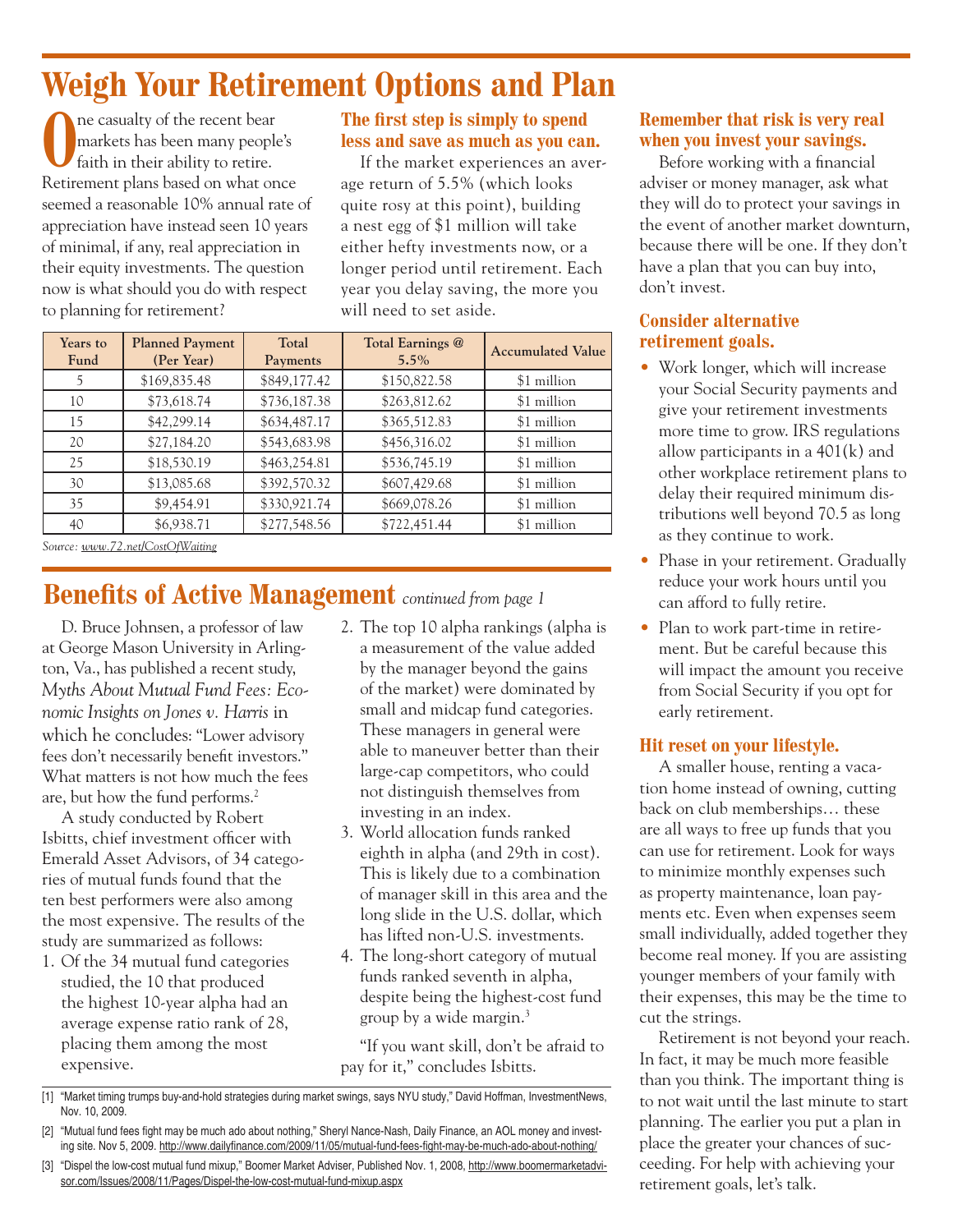## **Watch Out for this Advice!**

The fallout from the investment<br>scandals of the past two years<br>usually takes the form of a list scandals of the past two years usually takes the form of a list of guidelines for investors such as the following:

- • *Do your homework when picking a financial adviser.*
- • *Ask tough questions to identify potential conflicts of interests.*
- • *Ask tough questions about risk factors, too.*
- • *Check whether the fund manager's interests are aligned with yours.*
- • *Check whether the fund firm's interests are aligned with yours.*

Before you take these statements to heart, you need to face one very important fact. **Crooks lie. The better the crook, typically the better the lies.** Asking the questions above does you no good unless you have a means of verifying whether or not the answers are true.

In place of the advice above, we offer the following:

- 1. Never write an investment check to an individual unless you are purchasing real property, such as real estate or gold coins and even then use a financial intermediary to assure that you receive legal possession of the asset.
- 2. Financial investment checks should be written only to legal entities, i.e. brokerage firms, trust companies, investment companies, etc. that are legally organized under the laws of the state. If you have any questions, verify with the state of record.
- 3. Have your assets held/custodied at an independent custodian (brokerage firm, trust company, mutual fund company, annuity issuer) where the investment manager or adviser has the ability to direct how your funds are invested but does not have access to those funds.
- 4. Receive and review monthly statements from the custodian, not just your financial adviser. Ideally have online access to your account so

you can verify where your assets are invested at any time.

5. If you are investing directly with a hedge fund, limited partnership or pooled investment structure, your risks increase. You need to understand that you have given up regulatory oversight. The compliance burden is on you.

You need to have some means of verifying that statements from the company are true and that verification needs to be more than once a year. Who is the auditor? What is their relationship to the firm? How often are portfolios reviewed? Request a copy of the latest audit.

How are assets held within the portfolio legally titled? Verify with the state of record that the assets are indeed held under that entity. It's a matter of public record. How are the investors' assets protected in the event of a lawsuit? The manager can lie of course, but there should be a means of checking their statements. If there isn't, consider it a red flag. It's not like asking if their interests align with yours. It's saying "prove it."

A good crook is a good liar. Check the facts. Know where your money is.

## **With Federal Reserve Rates Near 0%, What's Happening to Your Credit Card?**

**K**udos to the credit card companies for doing their best to help Americans reduce their credit card debt. Although, that might not be their intent or desired result.

Many credit card holders have received notices in the last few months of dramatic increases in their interest rates and fees, more than one might expect in a financial environment where the Federal government is trying to hold interest rates to a minimum. The reason is a law passed by Congress last May, limiting the ability of banks to adjust credit card rates and fees. Many credit card issuers decided their best mode of defense is to raise rates and fees in advance of the law taking effect in February. Lower rates can then be offered as "special promotions."

Credit card issuers are also well aware of predictions that the next credit collapse will be the credit card market, as unemployment continues in the double digits and depressed real estate prices make consolidating debt in a home loan less feasible.

What should individuals do to avoid being hit with higher fees and 28% or higher interest rates on their credit cards? Number one is to avoid carrying a balance on your card on which you will have to pay interest. Only use credit cards with a grace period and pay off balances within the grace period. Number two is to never miss a payment. Missed payments not only incur late fees (which have jumped to \$50 and more at some credit companies) but also could trigger increases in your interest rate. To make certain you never miss a payment, set up an automatic minimum balance payment from your checking account to your credit card. There's no charge to do so and it could save you considerable funds if a particularly crazy month or travel results in overlooking a bill's due date.

Remember credit cards have always been a poor way to borrow money. The rates and calculation of interest charges are set up to benefit the credit issuers, not the consumer. While using a credit card has a number of benefits, including fraud protection and the ability to earn points and cash back, you should only use a credit card for charges you can afford to pay.